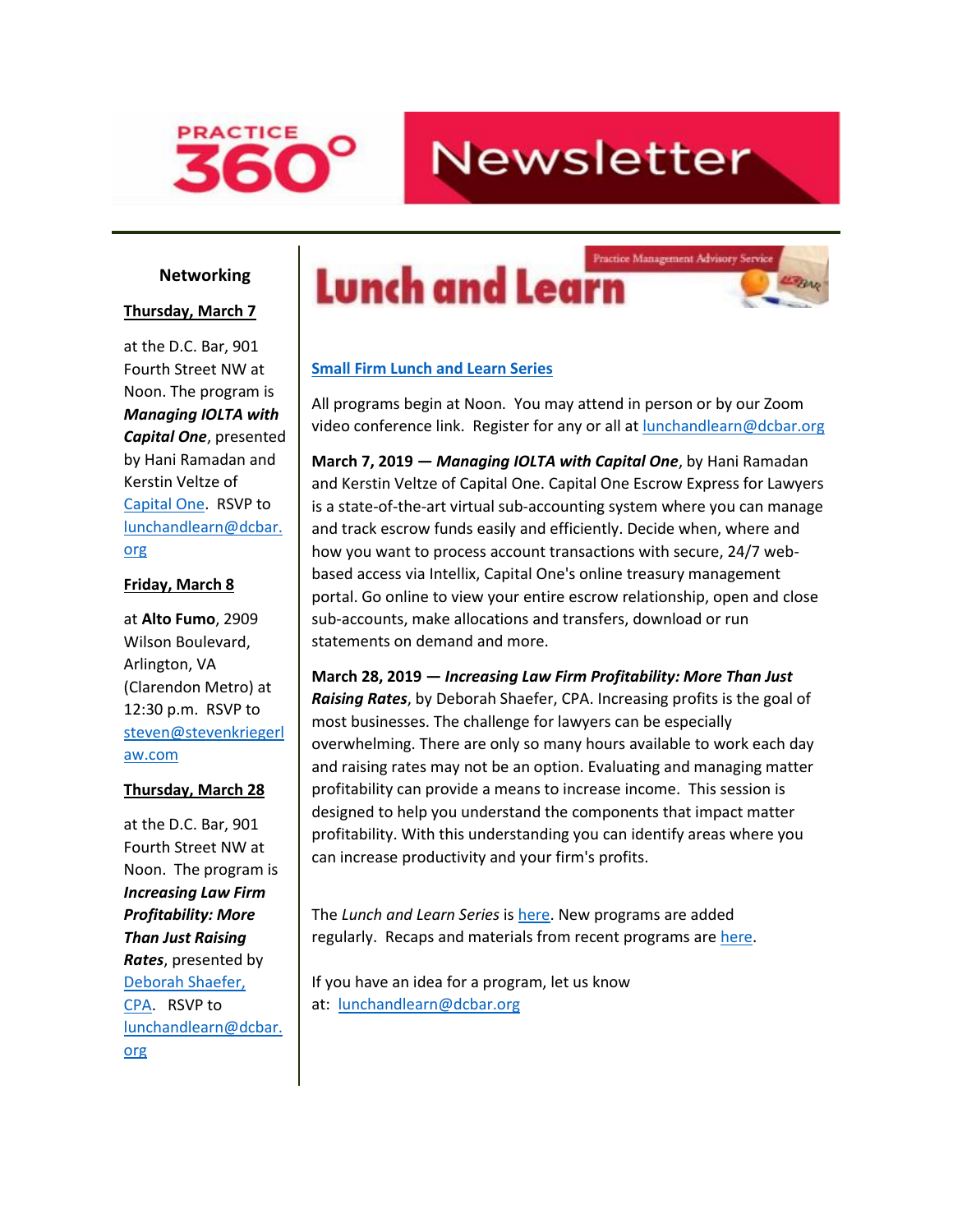### **Friday, March 29**

at **Barrel & Crow**, 4867 Cordell Avenue, Bethesda (Bethesda Metro) at 12 Noon. RSVP to [rsjillions@gmail.com](mailto:rsjillions@gmail.com)

*Law is a relationship business. Bring cards to share. Do RSVP so you will be notified of any event updates.*

#### **PMAS Event Calendar**

- **March 7** Lunch and Learn. Managing IOLTA with Capital One.
- **March 9** Saturday, *Basic Training & Beyond*.
- **March 13**  Day 1 of *Basic Training & Beyond*
- **March 20** Day 2 of *Basic Training & Beyond*.
- **March 28** Lunch and Learn, *Increasing Law Firm Profitability: More Than Just Raising Rates*.

**IEBAR** Practice Management Advisory Service **Basic Training & Beyond** 

Our monthl[y Basic Training & Beyond](http://www.mmsend31.com/link.cfm?r=nvs4hKlVbQmYRj0_i_v9vA~~&pe=dIWi-yyzAHZtXX_5WXlfu5R8fGxyYE_40IWxjyxMidikc3QEQqk_0xH7oxoY-23egk8anhXyVxtxK5CQN2xYYg~~&t=tRHHeR2UgeCCgM4DgutCsQ~~)**,** is set for March 13 and 20, 2019 / 9:15 a.m. - 4:30 p.m. Register: [BasicTraining@dcbar.org](mailto:BasicTraining@dcbar.org) This program has been presented 222 times for more than 3,000 lawyers over the last eleven years and many have launched and are operating small law firms. One-day [Saturday sessions](http://www.mmsend31.com/link.cfm?r=nvs4hKlVbQmYRj0_i_v9vA~~&pe=TluWNPOkijJHzL96vOjZrLFGq92EEVzQ94tLV1ynwcCMzwfmXM0a-jqVD-eblZMndp978P3TQGiQWMWsLRn_bA~~&t=tRHHeR2UgeCCgM4DgutCsQ~~) are offered on March 9 and May 18, 2019.

**May 17, 2019 Save the date for the 5th Annual Practice 360º| A Day for Lawyers & Law Firms.**

# **[Click here](http://www.mmsend31.com/link.cfm?r=nvs4hKlVbQmYRj0_i_v9vA~~&pe=mPRLC5afcZF7Bz50BxudSBMQMwSnAGvUI9VGzNA-npohwRR4DQEq0w1xUXOjLYklWj0fxhMWzx5nDxLgIshoOg~~&t=tRHHeR2UgeCCgM4DgutCsQ~~) for a video preview**



# **From the Desks of Dan and Rochelle**



*Daniel M. Mills, assistant director, D.C. Bar Practice* 

Handling advance fees and other IOLTA eligible funds can be challenging even for experienced lawyers. If you want a refresher, come or tune-in to our Thursday Noon program on a bank's online trust account platform. After the program, sometime around 1 to 1:30 p.m., I'll cover the basics of opening an IOLTA, handling advance fees, and the record keeping requirements of [DCRPC 1.15.](http://www.mmsend31.com/link.cfm?r=nvs4hKlVbQmYRj0_i_v9vA~~&pe=Q8I3kz8WhoF68d0KAUc_ANSKE85TFqSC0H1yBMzknESnVzRGWQ6a0HkB055u813xiSEMTFkU-SxcC1jRtiRMaw~~&t=tRHHeR2UgeCCgM4DgutCsQ~~) You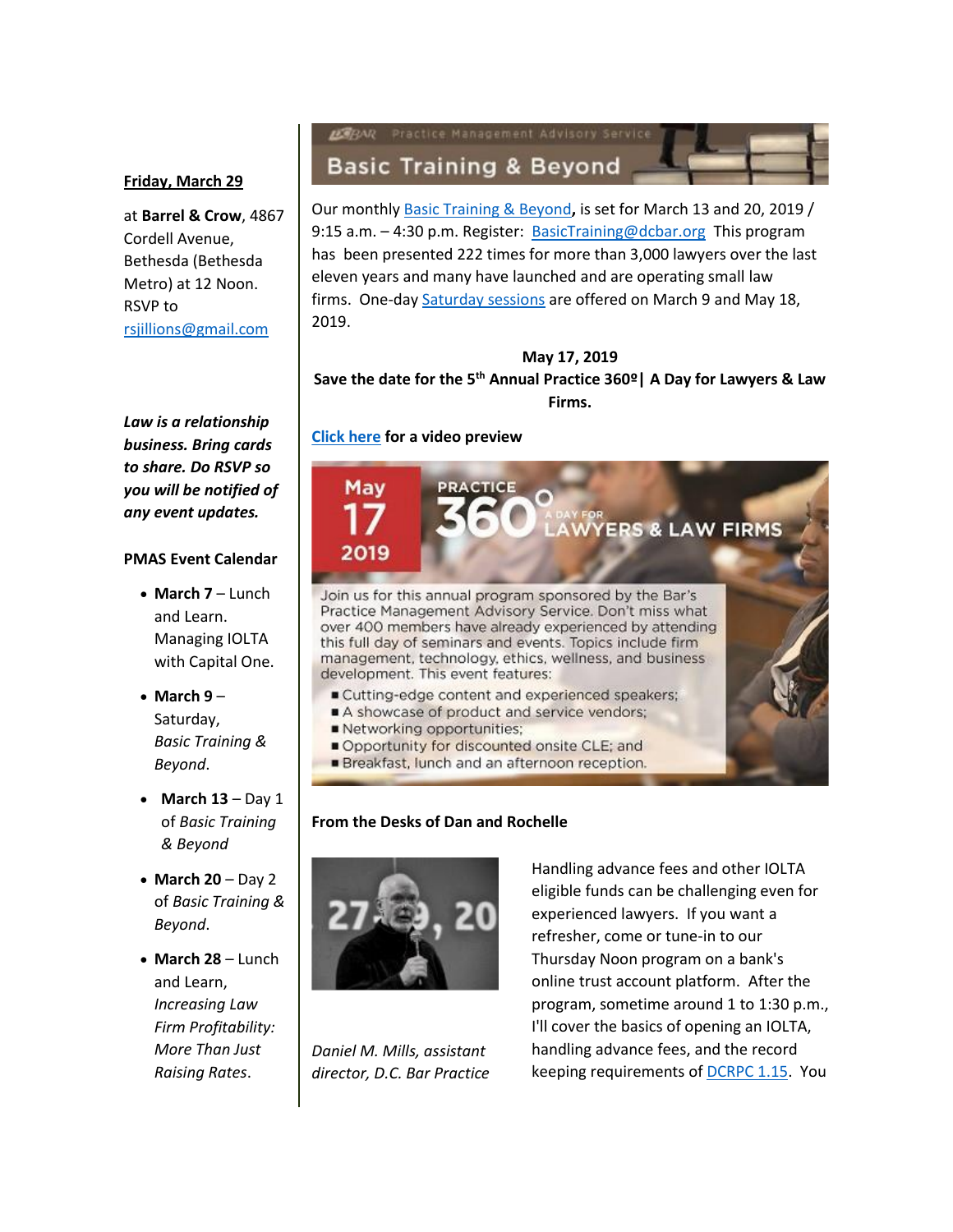#### **Ethics**

**What are your obligations to a**  *prospective client***?** Read [Legal Ethics](http://www.mmsend31.com/link.cfm?r=nvs4hKlVbQmYRj0_i_v9vA~~&pe=fgrovBBFIsRbIZOK7mC0nvUJavc3HgyP6BG88QzyKA4B9YkiAf1LV-4gVXzg2EZxGPTpdHPXIFwnHXh7LHgvdg~~&t=tRHHeR2UgeCCgM4DgutCsQ~~)  [Opinion 374](http://www.mmsend31.com/link.cfm?r=nvs4hKlVbQmYRj0_i_v9vA~~&pe=fgrovBBFIsRbIZOK7mC0nvUJavc3HgyP6BG88QzyKA4B9YkiAf1LV-4gVXzg2EZxGPTpdHPXIFwnHXh7LHgvdg~~&t=tRHHeR2UgeCCgM4DgutCsQ~~) to find out.

**Have you read** the Legal Ethics Opinions on *social media and lawyers?* They are here: [LEO 370](http://www.mmsend31.com/link.cfm?r=nvs4hKlVbQmYRj0_i_v9vA~~&pe=EGWuDETrnabhfMLdGogzEEj_G4J_JC8MHmE_9kGsMq7gkb7KO68PQwgUUfH8zWHL6qfuX3X0ax8nUaTcWeAVAA~~&t=tRHHeR2UgeCCgM4DgutCsQ~~) and [LEO 371](http://www.mmsend31.com/link.cfm?r=nvs4hKlVbQmYRj0_i_v9vA~~&pe=f9Qqz9Glg3KgtCjaD8EK5lTwExtxaRpRaX72PX843GMRkhAIRf-t0JmhzBYv_jC49XVuV-d154hlfPQ8SVRLHQ~~&t=tRHHeR2UgeCCgM4DgutCsQ~~)

Check the small firm legal trends and compensation reports [here.](http://www.mmsend31.com/link.cfm?r=nvs4hKlVbQmYRj0_i_v9vA~~&pe=AyWyexKjXpKW9qy3J6WU1jz-WI9x6rSS71U6Dp8kEoFwljB7hbWGmufBDQSZoyiunLC0SitqAlAGjfq1VYjvTA~~&t=tRHHeR2UgeCCgM4DgutCsQ~~)

The new e-Manual for *Basic Training & Beyond* can be downloaded [here.](http://www.mmsend31.com/link.cfm?r=nvs4hKlVbQmYRj0_i_v9vA~~&pe=JvzslgZcNdnT9jM9SM877WVeiSfL_6crkziHHHc52yC8vD9rQbCQQyD1247y45Y-SQBeG56yK8Z_RXbxaYF4LA~~&t=tRHHeR2UgeCCgM4DgutCsQ~~)

For more information on PMAS programs, [click here.](http://www.mmsend31.com/link.cfm?r=nvs4hKlVbQmYRj0_i_v9vA~~&pe=glIgWLTHg_5dxbz2tzRzby2kmhBIXINeXu8rKM3OFM5UzqQBXROPXFAYJol-RK286kdQykl_UFMwvch5yVFu0g~~&t=tRHHeR2UgeCCgM4DgutCsQ~~)

#### **Other Events**

*Continuing Legal Education* programs ar[e here.](http://www.mmsend31.com/link.cfm?r=nvs4hKlVbQmYRj0_i_v9vA~~&pe=_QY8KhHYAx0LLrwuJZz3cJ722qiRQAb5qURvnuAZC15bXr5-NEDgFrRweBGgkF3XAKhLNuMYX_ZuBbbJLag_Zg~~&t=tRHHeR2UgeCCgM4DgutCsQ~~)

*Communities Events* ar[e here](http://www.mmsend31.com/link.cfm?r=nvs4hKlVbQmYRj0_i_v9vA~~&pe=5Q94pqEGTJ5wCzuxQz4Fcb6IMeyGqai-6PxC-tIcDalBlyHIeh5gZG1R_VavXw4Ca8qPpHKO-LFj343-vSVOsA~~&t=tRHHeR2UgeCCgM4DgutCsQ~~)*.*

*Pro Bono Center* training programs are schedule[d here.](http://www.mmsend31.com/link.cfm?r=nvs4hKlVbQmYRj0_i_v9vA~~&pe=a7L159T8LbFbGqfsGNa68NV4hsmQcC38ar2v8_DfzPDepQEEvAPdSzTMM_Ag6ejPgvbFHWt2_CYh9J7ZHz_1YQ~~&t=tRHHeR2UgeCCgM4DgutCsQ~~)

*Management Advisory Service*

may attend th[e live program](http://www.mmsend31.com/link.cfm?r=nvs4hKlVbQmYRj0_i_v9vA~~&pe=zrKZIp-sJAYg7A6RlikoqTcYT0HnuviZFZlomcBhnj92zvDONzMeT51YiXEuRkFqpGcebx7eVk9IS8E7O-dscw~~&t=tRHHeR2UgeCCgM4DgutCsQ~~) or join us on the Zoom link**: [https://zoom.us/j/949755405](http://www.mmsend31.com/link.cfm?r=nvs4hKlVbQmYRj0_i_v9vA~~&pe=dk_oXGoYWd6HXh14vuFf7qhCWXwQZuRbm2e5B4LKRt_Mgr9dRg2dBvycH-D0PovA2_TqCQ3aOqF6KIozBmS6VA~~&t=tRHHeR2UgeCCgM4DgutCsQ~~)** Be sure to register at [LunchAndLearn@DCBar.org](mailto:LunchAndLearn@DCBar.org)

*--Dan*



*Rochelle Washington, senior attorney, D.C. Bar Practice Management Advisory Service*

# *Tips for Selecting Technology for Your Law Office*

One of the common mistakes lawyers make when selecting technology is simply doing what they see a colleague or another law firm doing and assuming that they should do exactly the same. It is extremely important to know why you want to implement technology before you start buying software and gadgets. Let's start with how to determine what you need. Consider where within your internal workflows you can *Automate, Delegate or Eliminate a portion of, or all of a process.* You can ask yourself those three questions for any process and ask in any order. To determine what you need you must write down your work flows for every process in your office. Write out exactly what you do and how you do it. Processes include things such as: client intake, setting up files, billing, replying to and sending e-mail, docketing for your calendar and so on. How you work and move will be unique to you as an individual, the type of law practice you have and the people you work with. Once you write out these processes, take a step back and look at your workflow to determine where you can automate the process, delegate a task within the process, or possibly eliminate the process,